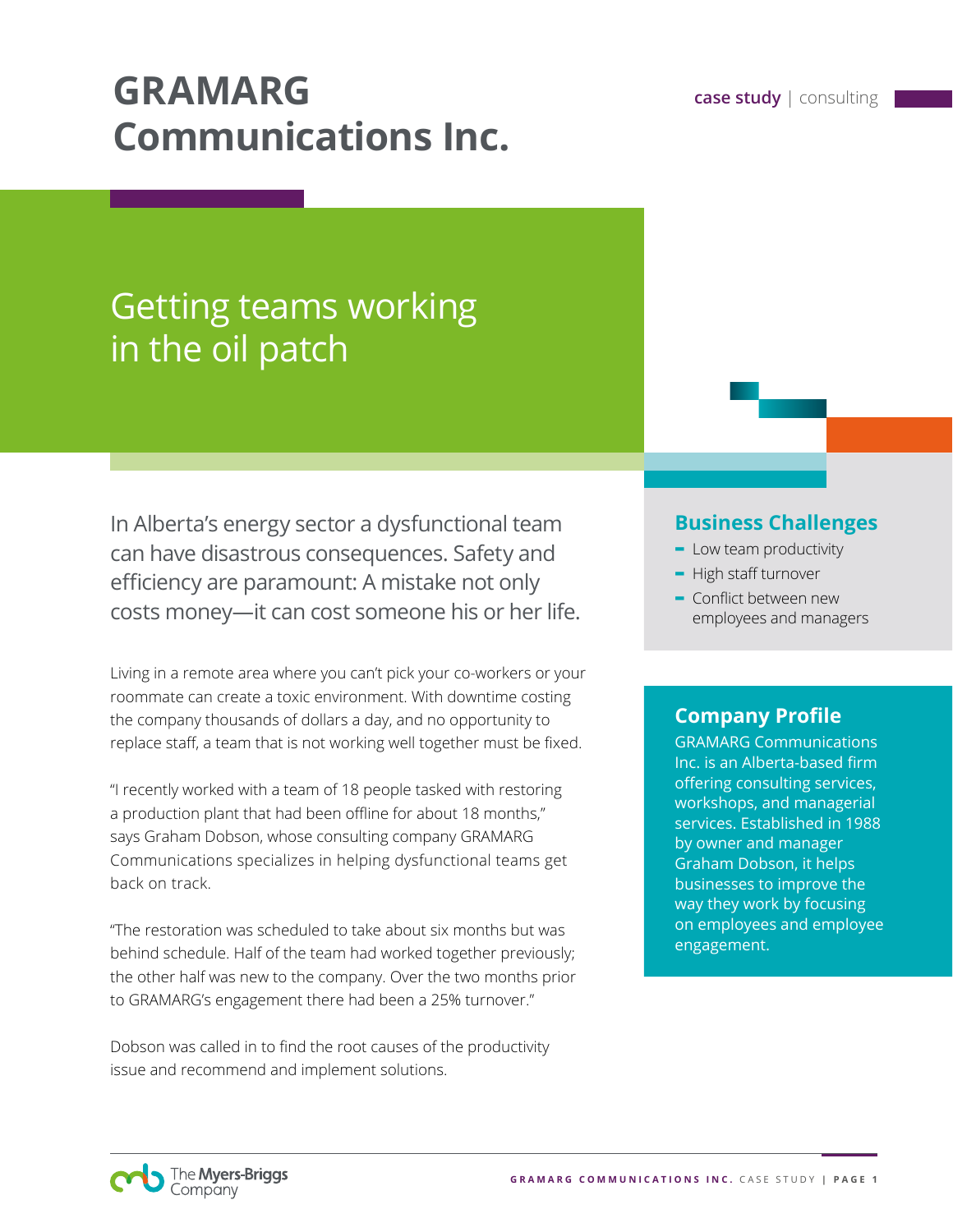# **GRAMARG Communications Inc.**

### **Solution**

"During initial interviews we found that there were huge differences within the team about how the restoration should be done," he says.

"Continuing power struggles between the new employees and the long-term managers became apparent, as did the [lack of] sharing of information within the team. The client was looking for a quick resolution to the problem, so we decided to use the Parker Team Building Program and the Myers-Briggs Type Indicator ® (MBTI®) assessment in combination. Step one was to have everyone complete the Parker Team Development Survey, which gave us a clear picture of the characteristics needing the most attention."

#### **Resolving by recognizing**

Once on site, GRAMARG used the MBTI assessment, walking the team members through a "living type table."

"At each step we asked participants to acknowledge where they were located and look across the table and discuss something positive about their teammates that could identify that person with the type description. To ease the tension in the room, we made the MBTI assessment portion a lot of fun and filled the exercise with laughter."

Dobson says the living type table helped the team "discover and discuss each other's needs based on personality preferences. We found that by discussing differences in personality, we were able to address the communication and information issues that had plagued the team from the start."

#### **From recognition to respect**

The team members were starting to understand each other, but there was one difficulty yet to overcome: how they treated each other.

"There was a general dissatisfaction with the level of respect being demonstrated by the newer leaders," says Dobson. "We turned back to the Parker Team Development Survey the next day and used the

# **Solution**

- **-** Introduce MBTI assessment
- **-** Focus on communication
- **-** Focus on personality difference

The living type table helped the team] discover and discuss each other's needs based on personality preferences. We found that by discussing differences in personality, we were able to address the communication and information issues that had plagued the team from the start.

**Graham Dobson,**  GRAMARG Communications

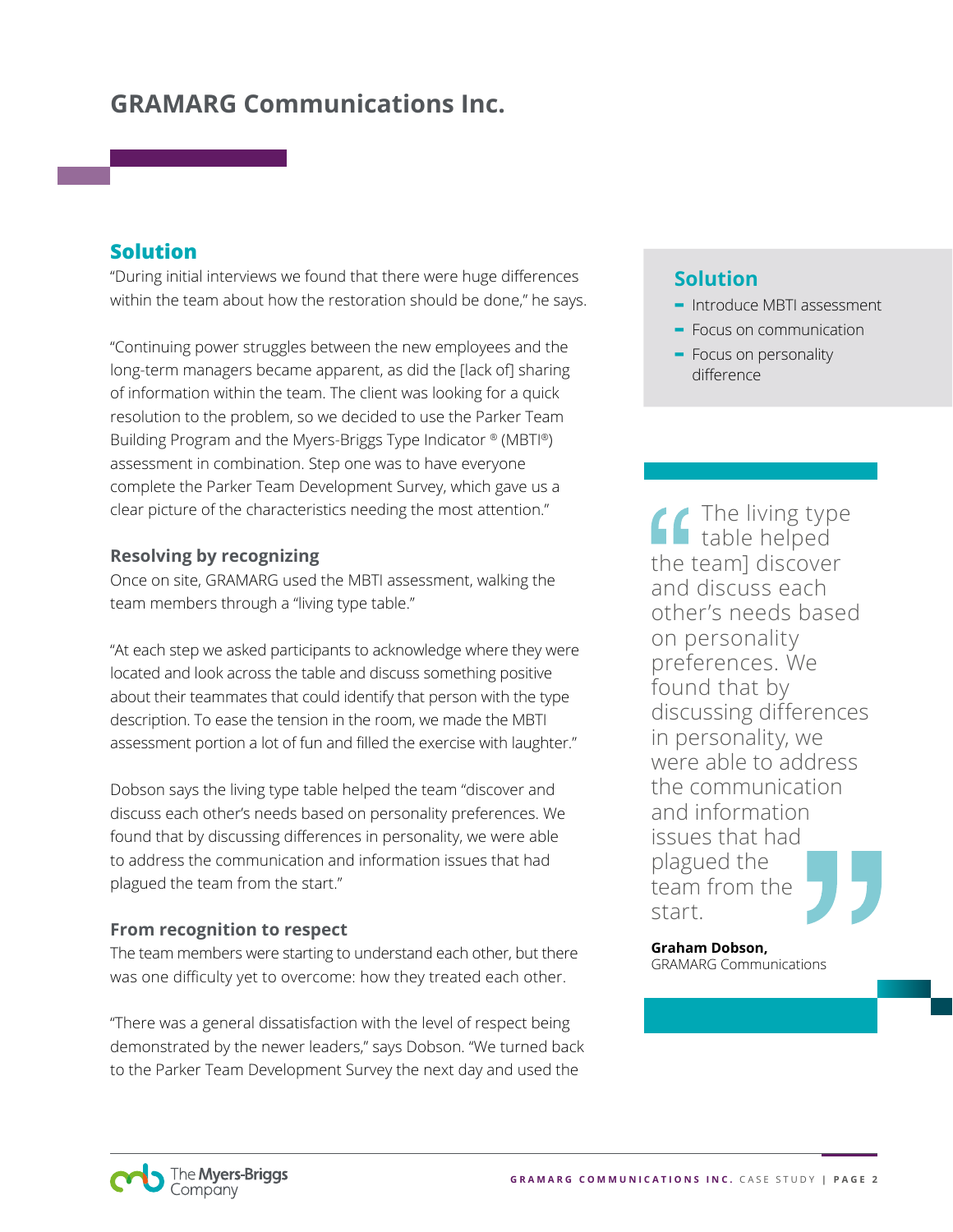# **GRAMARG Communications Inc.**

results to guide the team through setting goals and expectations about dignity and respect, communications, meeting preparedness, and others."

Five weeks later, Dobson made a follow-up visit to check in on compliance with group norms and expectations, and to administer the Parker Team Player Survey. This helped to reinforce the contributions each member made to the team and provided additional feedback on the team's performance.

## **Results**

#### **The benefits of balance**

Team members commented on the value of understanding and respecting their differences. "They came away with knowledge of how to achieve balance within the team," says Dobson, "so that several aspects of a decision would be considered before action was taken. When the team realized that it was weighted heavily on Sensing and Thinking, input was sought from those whose preferences were Intuition and Feeling. Achieving this balance made for a more inclusive environment for everyone."

The first two-day session yielded an immediate improvement in morale, and in the amount and quality of information that became available to the whole team.

"The overall positive impact on productivity was evident to our client within the first week," notes Dobson. "After six weeks the team was on target to meet the expected completion date. The power struggles and infighting were history, and the team was working as a unit, using the diversity of each other's strengths to focus on the goal of their customer."

## **Results**

- **-** Better, more balanced decision-making as a result of type awareness
- **-** Increased productivity through improved team morale and a focus on strengths